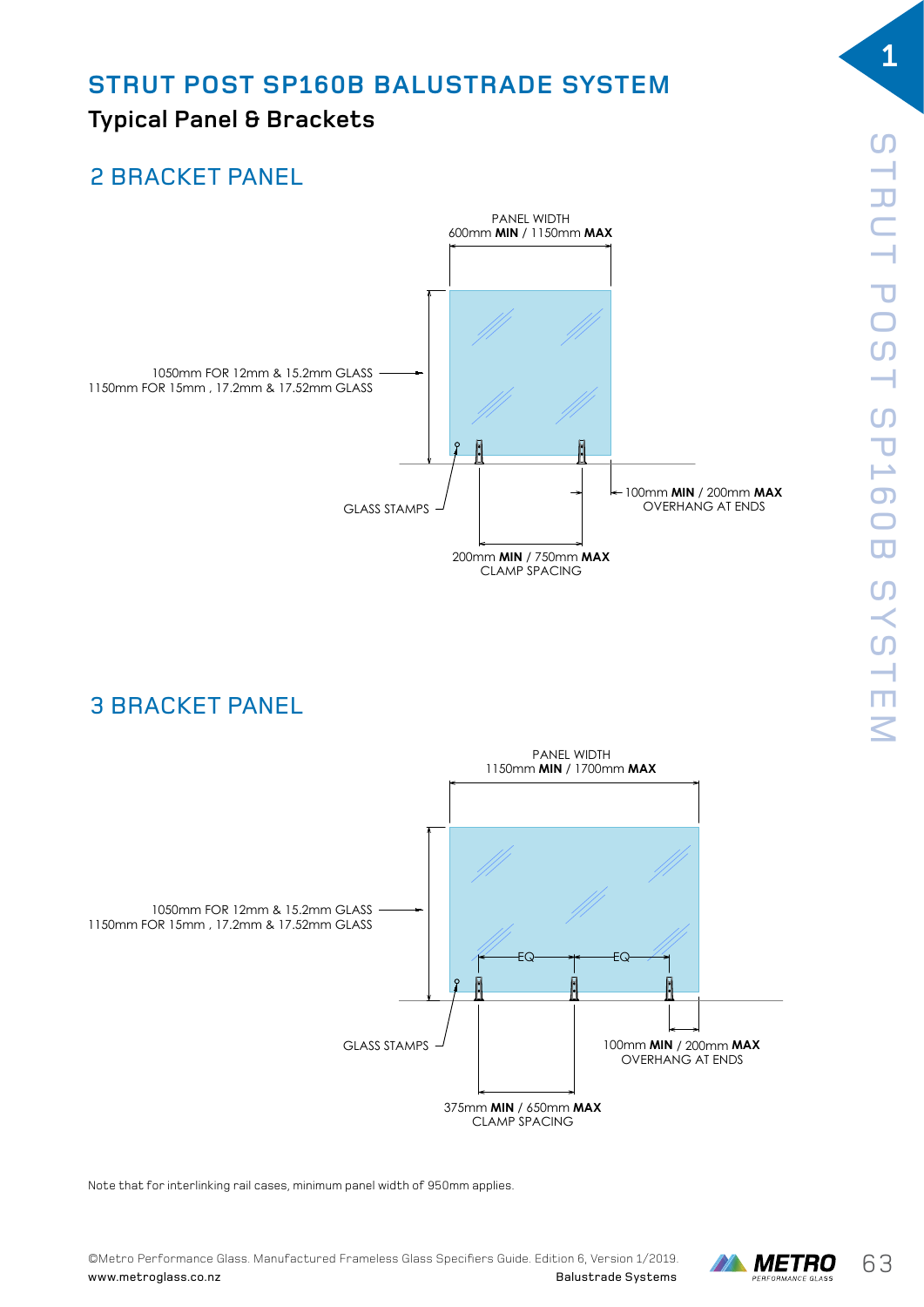SYSTEM

STRUT POST SP160B SYSTEM

STRUT POST

160B

# **STRUT POST SP160B BALUSTRADE SYSTEM**

## **Laminated STF Glass**

STRUT POST SYSTEM **17.52mm LAMINATED STF** STRUTPOST SPIEGER SPIEGER SPIEGER SPIEGER SPIEGER SPIEGER SPIEGER SPIEGER SPIEGER SPIEGER SPIEGER SPIEGER SPIEGER SPIEGER SPIEGER SPIEGER SPIEGER SPIEGER SPIEGER SPIEGER SPIEGER SPIEGER SPIEGER SPIEGER SPIEGER SPIEGER SPIE

### **PANEL WIDTH NOTES:**

Balustrade stiffener brackets or interlinking rail STRUT POST SYSTEM paiusti aue striverier brackets or intei<br>required for panels <1000mm.

Minimum panel width where two or more panels are in a straight line = 1000mm.

#### **Residential & Commercial RESIDENTIAL & COMMERCIAL Occupancy types A, A other, C3, B and E. Occupancy types A, A other, C3, B and E.**

GLASS & FIXING SPECIFICATIONS: EENS COMMAND OF ENTERTATIONS.<br>Refer to design table for maximum glass height, maximum fixing spacing and design loads to structure. Refer to design table for maximum glass height, maximum fixing spacing and design loads to structure.



**IMPORTANT NOTE:** The substructure to which the balustrade is to be attached must be designed by a structural engineer to resist the relevant balustrade actions as per B1/VM1.

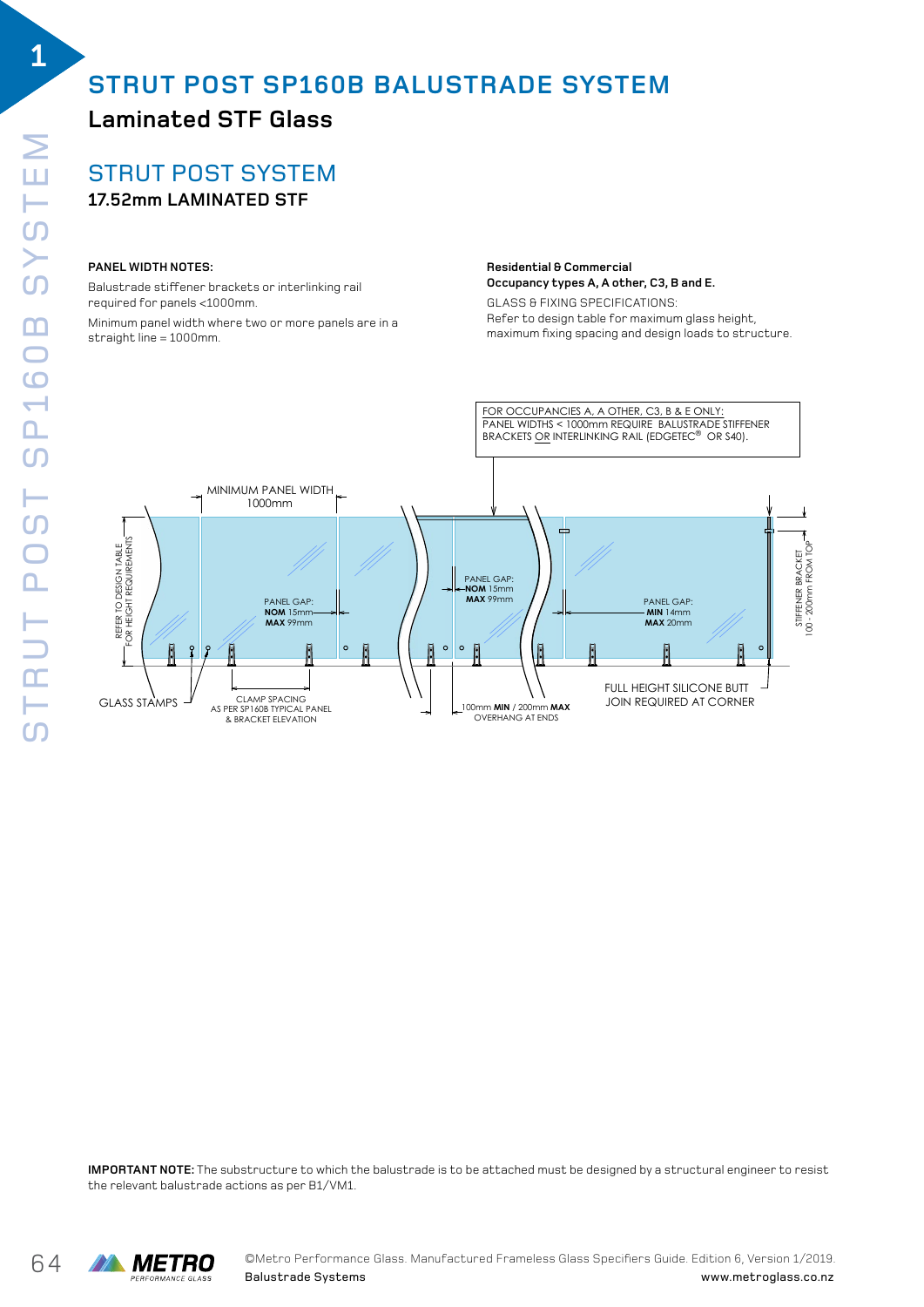## **STRUT POST SP160B BALUSTRADE SYSTEM**

## **Typical Panel & Brackets**

## STRUT POST SYSTEM

#### **15.2mm LAMINATED EVA 17.2mm LAMINATED EVA** STRUTPOST SPIEGE SPIEGE SPIEGE SPIEGE SPIEGE SPIEGE SPIEGE SPIEGE SPIEGE SPIEGE SPIEGE SPIEGE SPIEGE SPIEGE SP<br>DIE VA

#### **PANEL WIDTH NOTES:**

Balustrade stiffener brackets or interlinking rail required for panels <1000mm.

Minimum panel width where two or more panels are in a straight line = 1000mm.

### **Residential & Commercial Occupancy types A, A other, C3, B and E.**

GLASS & FIXING SPECIFICATIONS: **Occupancy types A, A other, C3, B and E.** Refer to design table for maximum glass height, maximum fixing spacing and design loads to structure.



**IMPORTANT NOTE:** The substructure to which the balustrade is to be attached must be designed by a structural engineer to resist the relevant balustrade actions as per B1/VM1.

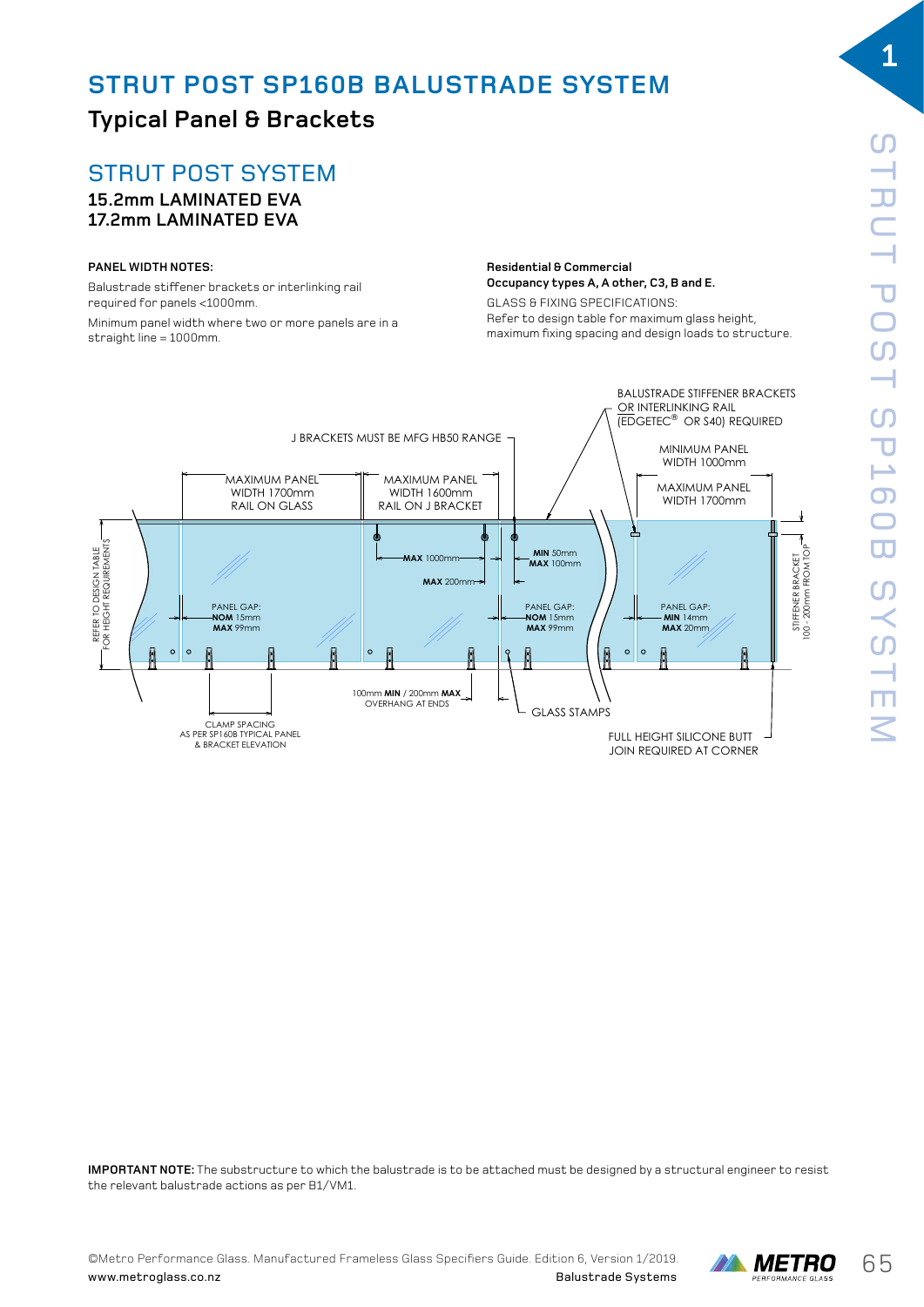# **STRUT POST SP160B BALUSTRADE SYSTEM**

### **Toughened Glass**

### STRUT POST SYSTEM ELECTRONIC CONTROLLER STRUTPOST SP160B ELEVATION (DRAWING 04)

### **12mm TOUGHENED**

### PANEL WIDTH NOTES:

Minimum panel width where two or more panels are in a straight line = 950mm. Minimum width for short return panel = 600mm.

**Residential & Commercial RESIDENTIAL & COMMERCIAL Occupancy types A, A other, C3, B and E.** 

GLASS & FIXING SPECIFICATIONS: GLASS & FIXING SPECIFICATIONS: **Occupancy types A, A other, C3, B and E.** Refer to design table for maximum glass height, maximum fixing spacing and design loads to structure. **PANEL WIDTH NOTES:** maximum fixing spacing and design loads to structure. Refer to design table for maximum glass height,



## STRUT POST SYSTEM

### 15mm TOUGHENED

#### **PANEL WIDTH NOTES:** WIDTH NOTES:

Minimum panel width where two or more panels are in a straight line = 950mm. a an aighemic or addinium.<br>Minimum width for short return panel = 600mm. **PANEL WIDTH SEARCH WITH SPACING SPECIFICATIONS:**<br>Referance of the superior material space of the structure of the structure. The structure of the structure of t Refer to design table for maximum glass height, **PANEL WIDTH NOTES:** maximum fixing spacing and design loads to structure. winimum widen for onor encedi it panel = 000mm.

#### **Residential & Commercial Occupancy types A, A other, C3, B and E.** nesidential <del>o</del> Commercial<br>Occupancy types A, A other, C3, B and E. Uccupancy types A, A other, C3, B and E.

maximum fixing spacing and design loads to structure.



**IMPORTANT NOTE:** The substructure to which the balustrade is to be attached must be designed by a structural engineer to resist the relevant balustrade actions as per B1/VM1.



**1**